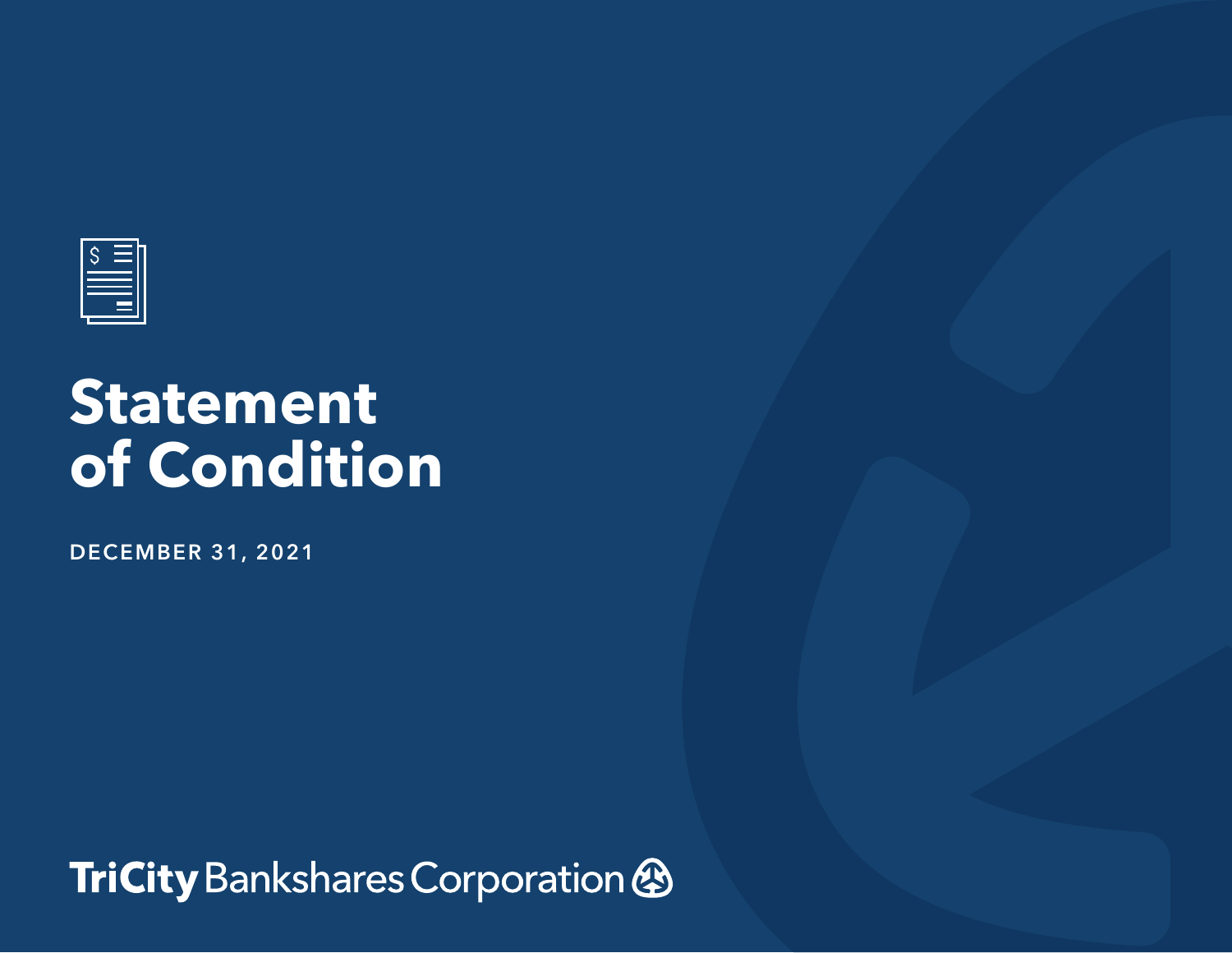## Dividend Announcement

The Board of Directors declared a dividend of \$0.13 per share payable on February 10, 2022 to shareholders as of the record date of January 31, 2022.

The Corporation has a long history of maintaining capital ratios in excess of the levels required to be considered well capitalized and maintained that position through December 31, 2021.

The Board will continue to monitor earnings, on-going regulatory requirements, the impacts of the COVID-19 pandemic and other factors when approving future dividends.

| <b>INCOME STATEMENT (unaudited)</b>                     |                            |                             |                           |                           |  |  |  |  |
|---------------------------------------------------------|----------------------------|-----------------------------|---------------------------|---------------------------|--|--|--|--|
|                                                         | <b>Twelve Months Ended</b> |                             | <b>Three Months Ended</b> |                           |  |  |  |  |
|                                                         | 12.31.21                   | 12.31.20                    | 12.31.21                  | 12.31.20                  |  |  |  |  |
| Interest Income                                         | \$52,878,074               | \$51,067,127                | \$13,933,352              | \$12,942,152              |  |  |  |  |
| <b>Interest Expense</b>                                 | \$943,952                  | \$1,446,834                 | \$178,742                 | \$281,384                 |  |  |  |  |
| <b>Net Interest Income</b>                              | \$51,934,122               | \$49,620,293                | \$13,754,610              | \$12,660,768              |  |  |  |  |
| Non-Interest Income                                     | \$18,107,666               | \$18,371,250                | \$4,123,862               | \$5,493,942               |  |  |  |  |
| Less: Provision for Loan Losses<br>Non-Interest Expense | \$51,799,581               | \$1,500,000<br>\$49,756,396 | \$13,094,518              | \$600,000<br>\$12,920,856 |  |  |  |  |
| Income Before Income Taxes                              | \$18,242,207               | \$16,735,147                | \$4,783,954               | \$4,633,854               |  |  |  |  |
| Income Tax Expense                                      | \$2,883,643                | \$2,518,795                 | \$816,143                 | \$653,295                 |  |  |  |  |
| <b>Net Income</b>                                       | \$15,358,564               | \$14,216,352                | \$3,967,811               | \$3,980,559               |  |  |  |  |
| Net Income Per Common Share                             | \$1.72                     | \$1.60                      | \$0.45                    | \$0.45                    |  |  |  |  |
| Dividends Per Common Share                              | \$0.52                     | \$0.52                      | \$0.13                    | \$0.13                    |  |  |  |  |

## **BALANCE SHEET: DECEMBER 31, 2021 & 2020 (unaudited)**

| <b>Assets</b>                             | 2021            | 2020            | <b>Liabilities &amp; Equity</b>                          | 2021            | 2020            |
|-------------------------------------------|-----------------|-----------------|----------------------------------------------------------|-----------------|-----------------|
| Cash & Due from Banks                     | \$137,444,324   | \$184,345,327   | <b>Non-Interest Bearing Deposits</b>                     | \$501,670,155   | \$420,974,242   |
| <b>Federal Funds Sold</b>                 | \$891,783       | \$11,019,722    | <b>Interest Bearing Deposits</b>                         | \$1,345,584,476 | \$1,153,612,912 |
| <b>Security Investments</b>               | \$820,639,129   | \$558,509,399   | <b>Total Deposits</b>                                    | \$1,847,254,631 | \$1,574,587,154 |
| <b>Total Loans</b>                        | \$1,014,652,367 | \$958,247,553   | Lease Liability                                          | \$14,567,534    | \$15,659,597    |
| Allowance for Loan Losses                 | (\$13,572,773)  | (\$13,106,919)  | <b>Other Liabilities</b>                                 | \$3,869,129     | \$15,063,354    |
| Net Loans                                 | \$1,001,079,594 | \$945,140,634   | <b>Total Liabilities</b>                                 | \$1,865,691,294 | \$1,605,310,105 |
| <b>Bank Premises &amp; Equipment</b>      | \$17,314,670    | \$16,026,081    | Common Stock                                             | \$8,904,915     | \$8,904,915     |
| <b>Right of Use Lease Asset</b>           | \$14,567,534    | \$15,659,597    | <b>Additional Paid-In Capital</b>                        | \$26,543,470    | \$26,543,470    |
| Cash Surrender Value<br>of Life Insurance | \$44,300,870    | \$43,312,658    | <b>Unrealized Gain (Loss)</b><br>on Security Investments | ( \$2,116,897)  | \$8,083,013     |
| Other Assets                              | \$21,085,023    | \$22,400,218    | <b>Retained Earnings</b>                                 | \$158,300,145   | \$147,572,133   |
|                                           |                 |                 | <b>Total Stockholders' Equity</b>                        | \$191,631,633   | \$191,103,531   |
| <b>Total Assets</b>                       | \$2,057,322,927 | \$1,796,413,636 | <b>Total Liabilities &amp; Equity</b>                    | \$2,057,322,927 | \$1,796,413,636 |